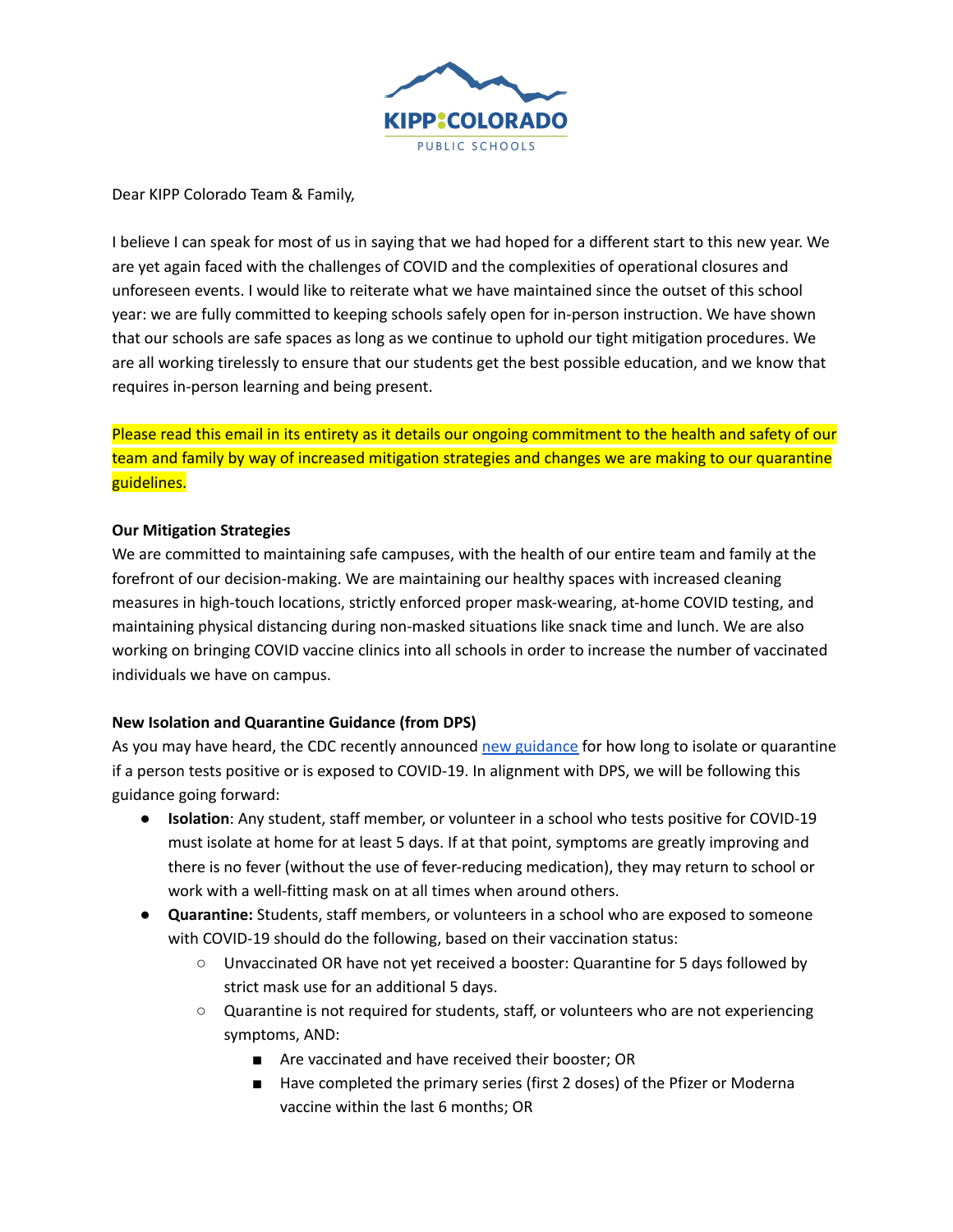

- Have completed the primary series (first dose) of Johnson & Johnson vaccine within the last 2 months; OR (Students only) Both individuals were masked at the time of exposure.
- **○** Even if a person is not required to quarantine, the individual should wear a mask around others for 10 days after the exposure.
- **○** Anyone who has been exposed should be tested 5 days after exposure. If symptoms occur, individuals should immediately get tested and then quarantine until they get the test results back. (If the results are positive, they should follow the isolation guidance above).
- **● Why can we return after 5 days quarantined?** The CDC found that people can actually test positive for up to two months after an initial positive test result due to lingering virus particles. Transmission is the most likely in the first five days after initial positive results. Beyond those first five days, please adhere to additional precautions (KN95 or N95 masks, being away from others in any unmasked time) upon return to buildings. *Please note that for our ECE students, the quarantine period remains 10 days.*

# **Staffing Shortages and Possible, Temporary Shifts to Remote Instruction**

As you know, across the country and Denver, many schools have been facing staffing shortages that have caused a temporary shift to remote learning. We know this places a burden and strain on our entire team and family. We will continue to keep these shifts to a minimum wherever possible. We will always do our best to communicate a temporary shift to remote learning as far in advance as possible so that we can have the tools we need to succeed in the remote environment.

In an effort to reduce staffing shortages, we have increased substitute pay and are hiring for many positions within our organization. Please consider sharing our job [postings](https://kippcolorado.org/join-our-team/open-positions/) with your network as we seek to grow our Team & Family!

# **COVID Vaccination Clinics**

We are partnering with local organizations to bring community vaccine clinics to our schools. Last Friday, we vaccinated 338 community members during our mobile vaccine clinic at KIPP Denver Collegiate High School!

# **COVID Testing**

We are actively working with the Colorado Department of Health to launch in-school testing programs by January 31st. This would allow for free weekly rapid testing for all staff and students.

Currently, we are all able to receive a free COVID-19 test thanks to a partnership with COVIDCheck Colorado and the Colorado Department of Public Health and Environment. To schedule a test, visit